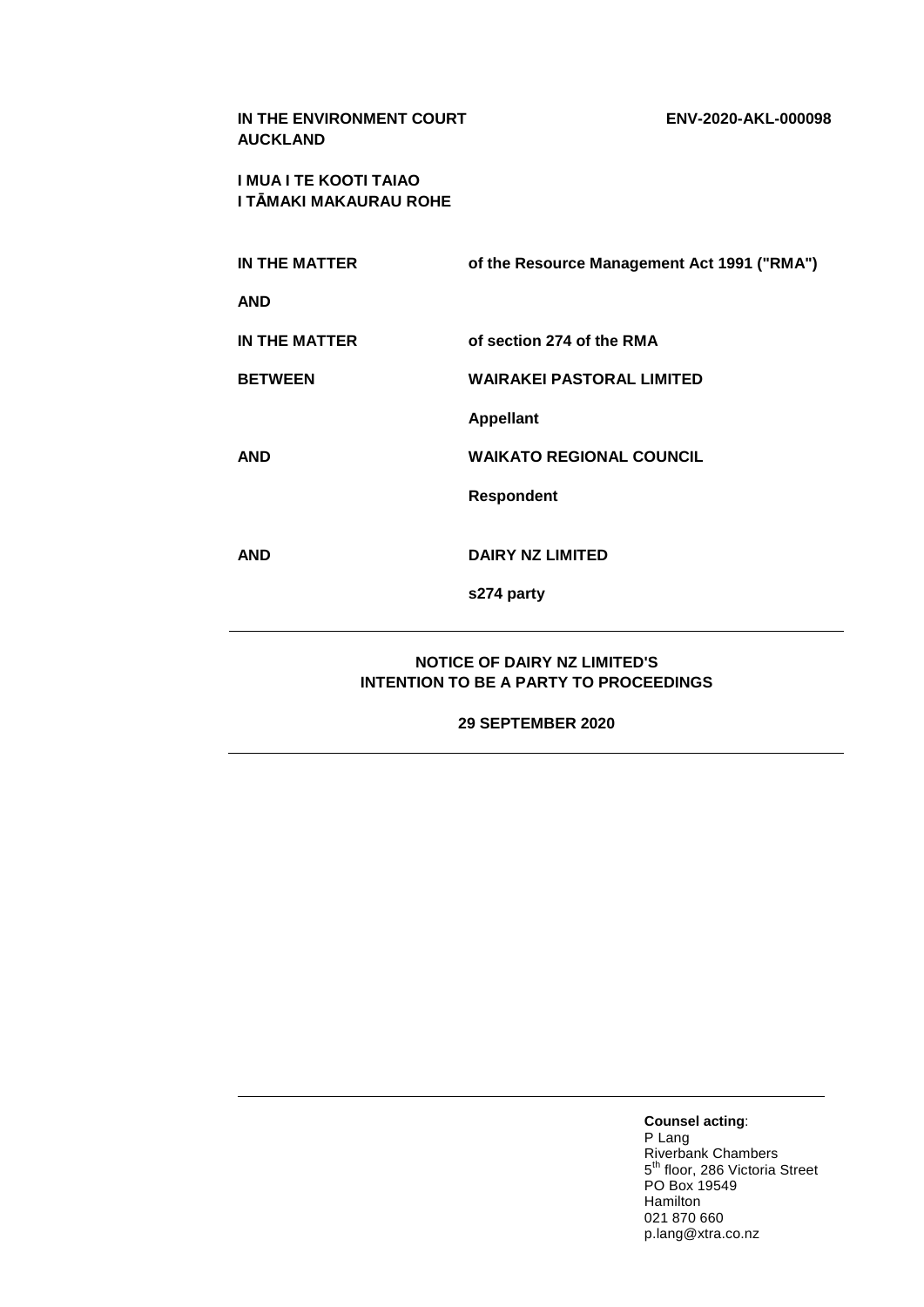**TO:** The Registrar Environment Court Auckland

**DAIRY NZ LIMTIED** ("**Dairy NZ**") wishes to be a party to an appeal by the Wairakei Pastoral Limited (**"WPL"**) against the decision of the Waikato Regional Council ("**Council"**) on Proposed Plan Change 1 to the Waikato Regional Plan ("**PC 1**").

#### **Nature of interest**

- 1. Dairy NZ made a submission about the subject matter of these proceedings.
- 2. Dairy NZ is not a trade competitor for the purposes of section 308C or 308CA of the RMA.

## **Extent of interest**

3. Dairy NZ is interested in part of the proceedings. The parts of the appeal Dairy NZ is interested in are set out in **Schedule 1**.

## **Relief sought**

- 4. Dairy NZ is interested so as to ensure that any outcomes are consistent with the outcomes sought in Dairy NZ's appeal and:
	- (a) promote the sustainable management of the natural and physical resources within the Waikato Region, and are therefore consistent with Part 2 and other provisions of the RMA;
	- (b) meet the reasonably foreseeable needs of future generations;
	- (c) enable the social, economic and cultural wellbeing of the people of the Waikato Region;
	- (d) avoid, remedy or mitigate actual or potential adverse effects on the environment; and
	- (e) are the most appropriate way to achieve the objectives of the Waikato Regional Plan in terms of section 32 of the RMA.

#### **Alternative dispute resolution**

5. Dairy NZ agrees to participate in mediation or other alternative dispute resolution of the proceedings.

## **Service**

6. In accordance with the directions in Environment Court decision [2020] NZEnvC 063, this notice will be lodged with the Environment Court via email to [WRC.PC1appeals@justice.govt.nz,](mailto:WRC.PC1appeals@justice.govt.nz) and copies will be served on the Appellant and on the Waikato Regional Council on [PC1Appeals@waikatoregion.govt.nz.](mailto:PC1Appeals@waikatoregion.govt.nz)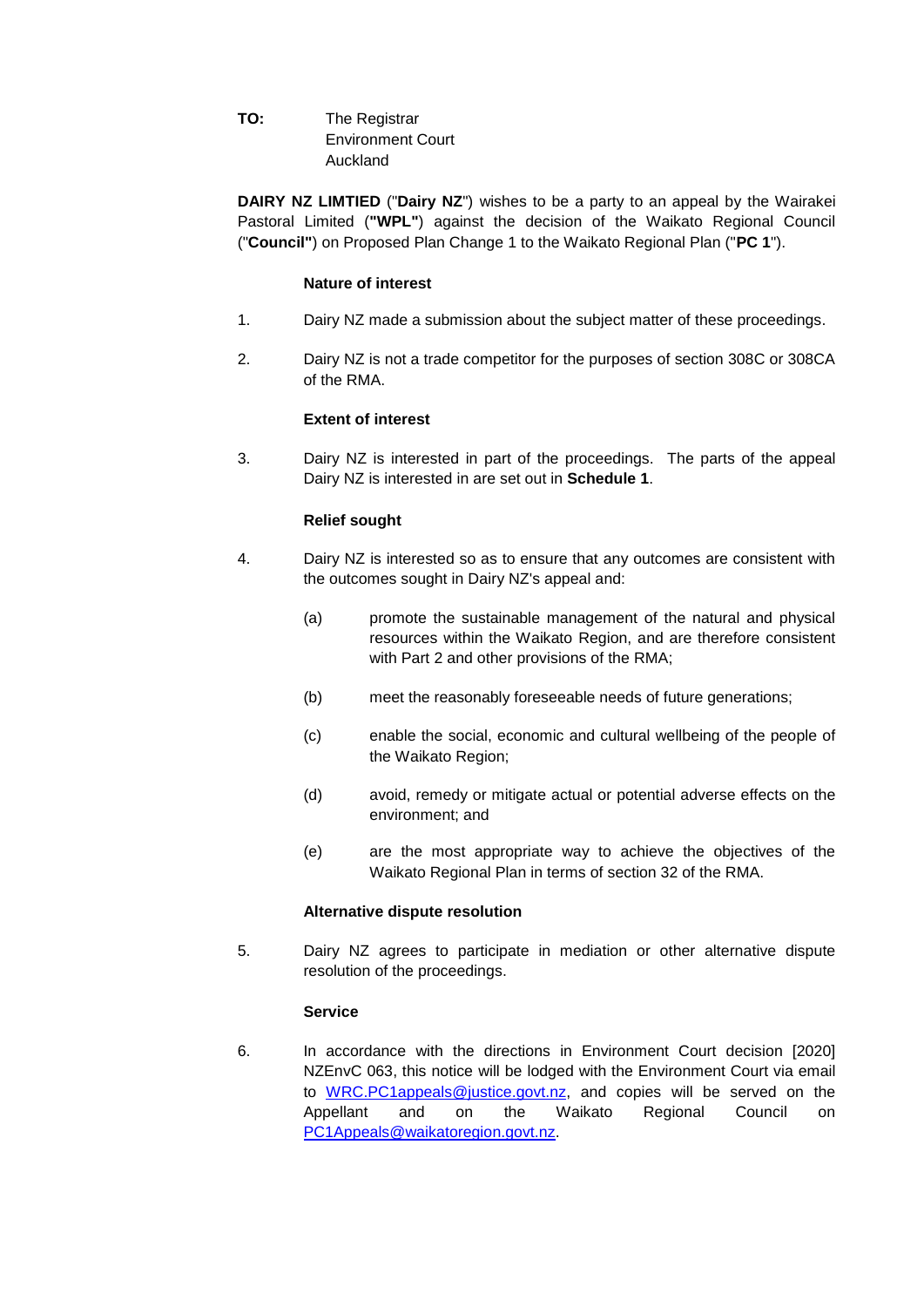7. Service on other parties will be completed upon the Court uploading a copy of the notice onto the Environment Court's website.

**DAIRY NZ LIMITED** by its counsel Philip Lang:

| Signature:                  | P Láng                                                              |
|-----------------------------|---------------------------------------------------------------------|
| Date:                       | 29 September 2020                                                   |
| <b>Address for Service:</b> |                                                                     |
| Telephone:<br>Email:        | 021 870 660<br>p.lang@xtra.co.nz                                    |
| TO:<br><b>AND TO:</b>       | The Registrar, Environment Court<br><b>Waikato Regional Council</b> |
| <b>Advice</b>               |                                                                     |

1. If you have any questions about this notice, contact the Environment Court in Auckland.